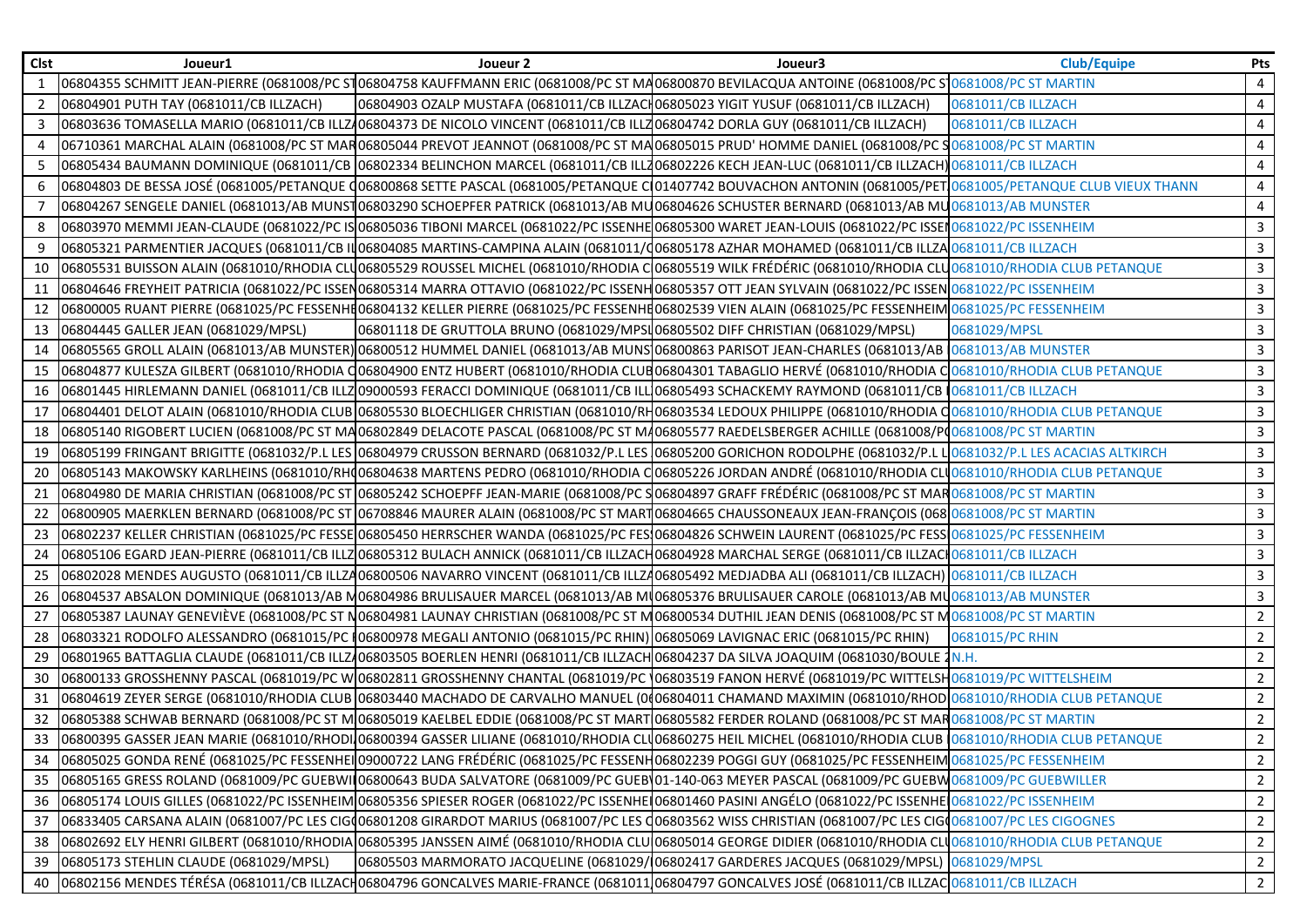| 41 |                                                                                   | 03334414 COMBES MICHEL (0681011/CB ILLZACH06805121 HILBERT FRANCIS (0681011/CB ILLZACH06804798 DE FARIA ALAIN GEORGES (0681011/CH0681011/CB ILLZACH                                         |                                         |                       | $\overline{2}$ |
|----|-----------------------------------------------------------------------------------|---------------------------------------------------------------------------------------------------------------------------------------------------------------------------------------------|-----------------------------------------|-----------------------|----------------|
|    |                                                                                   | 42 06801135 REBREYEND JEAN CHRISTOPHE (0681006804495 HANS ANTOINE (0681010/RHODIA CLU06800702 FOURNEL JEAN - PIERRE (0681010/RHO0681010/RHODIA CLUB PETANQUE                                |                                         |                       | $2^{\circ}$    |
|    |                                                                                   | 43  06805237 GARNIER RICHARD (0681011/CB ILLZA 06805330 DE NICOLO DOMINIQUE (0681011/CB  06805194 FUCHS CLAUDE (0681011/CB ILLZACH) 0681011/CB ILLZACH                                      |                                         |                       | $\overline{2}$ |
| 44 |                                                                                   | 06805103 WETTERER RENÉ (0681025/PC FESSEN 06805414 PICHOL GISÈLE (0681025/PC FESSENHE06805413 BIGNON PHILIPPE (0681025/PC FESSEN 0681025/PC FESSEN 0681025/PC FESSEN HEIM                   |                                         |                       | $\overline{2}$ |
| 45 |                                                                                   | 06802225 ADJEDJ JEAN CLAUDE (0681011/CB ILLO6804703 CERISIER MARCEL (0681011/CB ILLZAC06805065 TAG PATRICK (0681011/CB ILLZACH) 0681011/CB ILLZACH                                          |                                         |                       | $\overline{2}$ |
| 46 |                                                                                   | 06806521 TSCHAEN CHRISTIAN (0681016/PC SAU06803634 TSCHAEN JEAN LOUP (0681011/CB ILL706801090 FISCHER MONIQUE (0681011/CB ILLZAN.H.                                                         |                                         |                       | $2^{\circ}$    |
| 47 |                                                                                   | 06805526 BARTHELEMY MICHEL (0681006/UNIO 06805563 GABLE JEAN-CLAUDE (0681006/UNION 06805541 GEORGES PIERRE (0681006/UNION BO 0681006/UNION BOULISTE MULHOUSIENNE                            |                                         |                       | $2^{\circ}$    |
|    |                                                                                   | 48 06803376 FLEURET NOEL (0681010/RHODIA CLU 06802702 BONIFAS RENÉ (0681010/RHODIA CLU 06803758 GUTHMANN JEAN-PIERRE (0681010/R 0681010/R HODIA CLUB PETANQUE                               |                                         |                       | $\overline{2}$ |
| 49 |                                                                                   | 0681008/PC ST MARTIN 0681008/PC ST MARTIN) 06804720 SEYLLER-KUSTER MARIO (0681008/PC 06805301 BRASSAUD RÉMY (0681008/PC ST MAR0681008/PC ST MARTIN                                          |                                         |                       | $\overline{2}$ |
| 50 |                                                                                   | 06800626 ROSATA JOSEPH (0681010/RHODIA CLO6805176 ZOUACHE ALI (0681010/RHODIA CLUB 06804889 GUTHLEBEN FRANCIS (0681010/RHOD 0681010/RHODIA CLUB PETANQUE                                    |                                         |                       | $\overline{2}$ |
| 51 |                                                                                   | 06804043 MEGALI GUISEPPE (0681015/PC RHIN) 06805579 GUIDANTONI YVO (0681015/PC RHIN) 06805547 MARGANI DOMENICO (0681015/PC RH <sub>0681015</sub> /PC RHIN                                   |                                         |                       | $2^{\circ}$    |
|    |                                                                                   | 52 06800063 FRITTOLINI ANGÉLO (0681011/CB ILLZ 06805335 MAUCIERI JEAN (0681011/CB ILLZACH 06805496 MURGOLO MICHELE (0681011/CB ILLZ 0681011/CB ILLZ 0681011/CB ILLZ 0681011/CB ILLZ 0681011 |                                         |                       | $2^{\circ}$    |
|    |                                                                                   | 53   06804790 BERBETTE ALAIN (0681011/CB ILLZACH06802761 CHAFFRAIX MARTINE (0681011/CB ILL106802688 CHAFFRAIX JEAN-MARC (0681011/CB I  0681011/CB ILLZACH                                   |                                         |                       | $\overline{2}$ |
|    |                                                                                   | 54 06805505 BRIATTE JEAN-BERNARD (0681010/RH 06887959 DARTIGUELONGUE FRANCIS (0681010)06805354 ALONSO YVES (0681010/RHODIA CLUB 0681010/RHODIA CLUB PETANQUE                                |                                         |                       | $\overline{2}$ |
| 55 |                                                                                   | 06805144 CONTRERAS ANTONIO (0681012/CB LU06804652 BELLON JEAN-LUC (0681012/CB LUDOV08306737 KLENKLE CAMILLE (0681012/CB LUDOV0681012/CB LUDOV0681012/CB LUDOVICIEN                          |                                         |                       | $\overline{2}$ |
| 56 |                                                                                   | 06800670 MARTIN THÉODORE (0681022/PC ISSE 06804596 MARSOLLIER JEAN-PAUL (0681022/PC 06804254 FLORES SÉBASTIEN (0681022/PC ISSEN 0681022/PC ISSEN                                            |                                         |                       | $2^{\circ}$    |
| 57 |                                                                                   | 06805448 RAKOTOARISOA SAMOELA (0681013/A06802364 CHARION GEORGES (0681013/AB MUN06804653 EUVRARD ROGER (0681013/AB MUNS 0681013/AB MUNSTER                                                  |                                         |                       | $2^{\circ}$    |
|    |                                                                                   | 58 06802169 HIRLEMANN CHRISTIANE (0681011/CB06803745 CASTELLANO NICOLE (0681011/CB ILL206803361 CASTELLANO CLAUDIO (0681011/CB IL 0681011/CB ILLZACH                                        |                                         |                       | $\overline{2}$ |
| 59 |                                                                                   | 06800182 BORNICKI FRANCOIS (0681007/PC LES 06805592 LANG GUY (0681007/PC LES CIGOGNE106805383 FABBRO MARTINE (0681007/PC LES CI10681007/PC LES CIGOGNES                                     |                                         |                       | $\overline{2}$ |
| 60 |                                                                                   | 06804018 DEBSKI GILBERT (0681007/PC LES CIGQ06804754 FABBRO SERGE (0681007/PC LES CIGO06800439 LAFAYE JEAN CLAUDE (0681007/PC LES 0681007/PC LES CIGOGNES                                   |                                         |                       | $\mathbf{1}$   |
| 61 |                                                                                   | 06804236 BADER ROLAND (0681011/CB ILLZACH 06805051 GRUNEWALD ANDRÉ (0681011/CB ILL706802843 REBEYROLLE PATRICE (0681011/CB ILL70681011/CB ILL7ACH                                           |                                         |                       | $\mathbf{1}$   |
|    |                                                                                   | 62 06805467 BARON ALAIN (0681011/CB ILLZACH) 06801224 NICOLAS DANIEL (0681011/CB ILLZACH06803538 DELAMARRE RAYMOND (0681011/CB 0681011/CB ILLZACH                                           |                                         |                       | $\mathbf{1}$   |
|    |                                                                                   | 63 06805571 MARTINEZ PHILIPPE (0681011/CB ILLZ 06804481 BADER CHRISTIAN (0681011/CB ILLZA 06804451 IGNACZAK PASCAL (0681011/CB ILLZA 0681011/CB ILLZA 01681011/CB ILLZACH                   |                                         |                       | $\mathbf{1}$   |
| 64 |                                                                                   | 06800370 CLAUDEL GÉRARD (0681019/PC WITTE 06801174 LONARDO ANTOINE (0681019/PC WIT 06801681 RAMANANTSOA CLÉMENT (0681019/P0681019/PC WITTELSHEIM                                            |                                         |                       | $\mathbf{1}$   |
| 65 | 06803439 STEHLIN CHRISTOPHE (0681029/MPSL)06804874 GAECHTER GÉRARD (0681029/MPSL) |                                                                                                                                                                                             | 06805512 STROHMEIER ERIC (0681029/MPSL) | 0681029/MPSL          | $\mathbf{1}$   |
| 66 |                                                                                   | 06800994 BANQ ALAIN (0681012/CB LUDOVICIEN 06805595 OTTE PATRICK (0681012/CB LUDOVICI ()                                                                                                    |                                         | 0681012/CB LUDOVICIEN | $\mathbf{1}$   |
| 67 |                                                                                   | 06804160 BAECHER CHANTAL (0681008/PC ST M 06801454 LA FERRARA BLANCHE (0681008/PC ST 06803798 GIDEMANN CHRISTINE (0681008/PC ST 0681008/PC ST MARTIN                                        |                                         |                       | $\mathbf{1}$   |
|    |                                                                                   | 68   06802719 SONNERAT MICHEL (0681011/CB ILLZA06802157 SCHEPPLER JEAN PIERRE (0681011/CB 06805494 MOUTTOU AMANDABALANE (06810110681011/CB ILLZACH                                          |                                         |                       | $\mathbf{1}$   |
| 69 |                                                                                   | 06804578 RECOLET PATRICK (0681007/PC LES CI006801143 EGLER JEAN JACQUES (0681007/PC LE306804577 SOMMER BERNARD (0681007/PC LES 00681007/PC LES CIGOGNES                                     |                                         |                       | $\mathbf{1}$   |
| 70 |                                                                                   | 06804906 WEBER CHANTAL (0681007/PC LES CIQ06804907 MEDINA JEAN-PIERRE (0681007/PC LE106800448 HOERDT DENIS (0681007/PC LES CIGO10681007/PC LES CIGO60FES                                    |                                         |                       | $\mathbf{1}$   |
| 71 |                                                                                   | 06804740 SABANI ADNAN (0681012/CB LUDOVIQ06804864 DELISE CHRISTIAN (0681012/CB LUDOV06805341 MILJKOVIC SONIA (0681012/CB LUDOV0681012/CB LUDOVICIEN                                         |                                         |                       | $\mathbf{1}$   |
|    |                                                                                   | 72 06805559 DI ROSA MARIE-ROSE (0681016/PC SA 06805345 CZAPRACKI PASCAL (0681016/PC SAUS06805006 VIVOT JEAN-JACQUES (0681016/PC SA 0681016/PC SAUSHEIM                                      |                                         |                       | $\mathbf{1}$   |
|    |                                                                                   | 73   06804810 DE FARIA MARIA (0681011/CB ILLZACH06803115 ERASTE SYLVIA (0681011/CB ILLZACH)   06800617 BALBOA FRANCINE (0681011/CB ILLZA 0681011/CB ILLZACH                                 |                                         |                       | $\mathbf{1}$   |
| 74 |                                                                                   | 06895280 GARNIER MICHEL (0681010/RHODIA CO6804064 ZATTI BERNADETTE (0681010/RHODIAO6802720 FOURNEL AIMÉE (0681010/RHODIA CLO681010/RHODIA CLUB PETANQUE                                     |                                         |                       | 1              |
|    |                                                                                   | 75 06804729 MURA PAULETTE (0681013/AB MUNS 06804671 FAHRER SYLVIE (0681013/AB MUNSTE 06805362 WIEDEMANN FERNAND (0681013/AB 0681013/AB MUNSTER                                              |                                         |                       | $\mathbf{1}$   |
|    |                                                                                   | 76 06804630 MARCONNET GEORGES (0681025/PC 106804631 MARCONNET NICOLE (0681025/PC FES06805230 MULLER PIERRE (0681025/PC FESSENH0681025/PC FESSENHEIM                                         |                                         |                       | 1              |
|    |                                                                                   | 77 06804679 GUTH ISABELLE (0681013/AB MUNSTE 06804759 MULLENBACH GERMAIN (0681013/AB 06805148 ERTLE JEAN-MICHEL (0681013/AB MU 0681013/AB MUNSTER                                           |                                         |                       | $\mathbf{1}$   |
|    |                                                                                   | 78 06800689 RABELLINO MICHEL (0681010/RHODIA 06805580 COSTA ANGELO (0681010/RHODIA CLU06899932 KELLER RENE (0681011/CB ILLZACH)                                                             |                                         | N.H.                  | $\mathbf{1}$   |
| 79 |                                                                                   | 06805578 GOLDSTEIN EVELYNE (0681008/PC ST 106805045 UTTARD ANDRÉ (0681008/PC ST MAR106805016 FAESSLER EDDY (0681008/PC ST MART10681008/PC ST MART10681008/PC ST MARTIN                      |                                         |                       | $\mathbf{1}$   |
| 80 |                                                                                   | 06805136 LAURENT DANIEL (0681009/PC GUEBV 06800609 JENNY MYRIAM (0681009/PC GUEBWI 06800602 JENNY BERNARD (0681009/PC GUEBW 0681009/PC GUEBWILLER                                           |                                         |                       | $\mathbf{1}$   |
| 81 |                                                                                   | 06800705 RIEGERT JULIEN (0681010/RHODIA CLU06804891 SCHNEIDER HERVÉ (0681010/RHODIA (06825243 RIEGERT SIMONE (0681010/RHODIA CO681010/RHODIA CLUB PETANQUE                                  |                                         |                       | 0              |
|    |                                                                                   | 82 06805124 MOUTON BERNARD (0681011/CB ILLZ 06805306 MARY DANIEL (0681011/CB ILLZACH) 06820739 JOST YVES (0681011/CB ILLZACH)                                                               |                                         | 0681011/CB ILLZACH    | $\mathbf 0$    |
|    |                                                                                   |                                                                                                                                                                                             |                                         |                       |                |